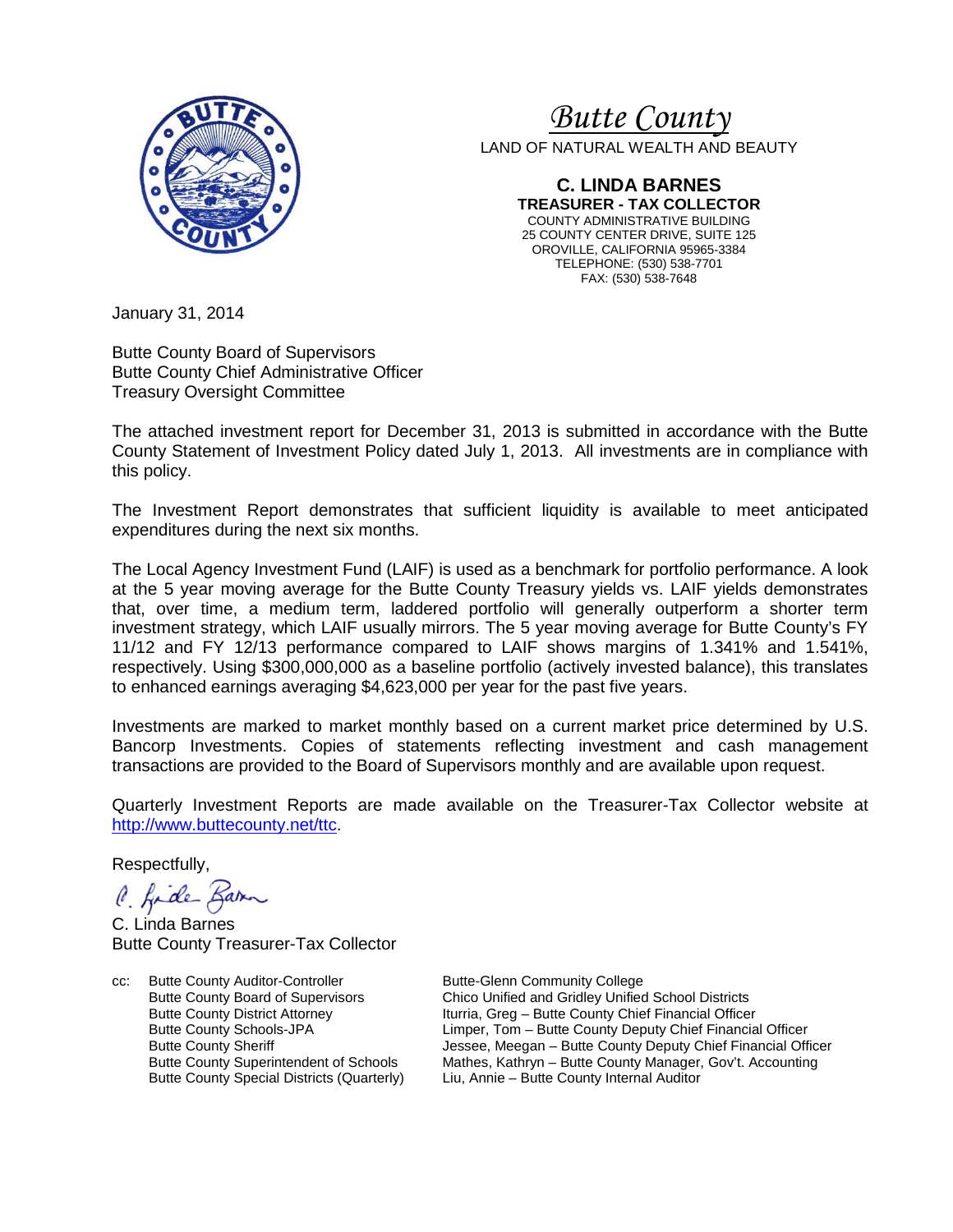

### **BUTTE COUNTY TREASURER'S INVESTMENT REPORT**

**December 31, 2013**

|                                                                                                                    | YIELD TO                 | <b>WEIGHTED AVERAGE</b>                |                                    |                                              |                      |  |
|--------------------------------------------------------------------------------------------------------------------|--------------------------|----------------------------------------|------------------------------------|----------------------------------------------|----------------------|--|
| <b>ACTIVELY MANAGED PORTFOLIO:</b>                                                                                 | <b>MATURITY</b>          | <b>MATURITY (DAYS)*</b>                | <b>PAR VALUE</b>                   | <b>FAIR VALUE</b>                            | <b>COST CARRIED</b>  |  |
| LOCAL AGENCY INVESTMENT FUND (LAIF)                                                                                | 0.264%                   | $\mathbf{1}$                           | 143,790,825.06                     | 143,790,825.06                               | 143,790,825.06       |  |
| <b>CALTRUST SHORT TERM</b>                                                                                         | 0.367%                   | 1                                      | 4,494.29                           | 4,494.29                                     | 4,489.80             |  |
| <b>BANK MONEY MARKET (COLLATERALIZED)</b>                                                                          | 0.260%<br>$\overline{a}$ | 1<br>$\overline{a}$                    | 2,825,275.84                       | 2,825,275.84                                 | 2,825,275.84         |  |
| <b>COMMERCIAL PAPER**</b><br><b>MUNICIPAL BONDS</b>                                                                | 0.657%                   | 883                                    | 0.00<br>3,000,000.00               | 0.00<br>2,973,340.00                         | 0.00<br>3,017,448.50 |  |
| <b>CORPORATE NOTES**</b>                                                                                           | 0.829%                   | 573                                    | 14,750,000.00                      | 15,236,380.00                                | 15,259,836.79        |  |
| <b>NEGOTIABLE CDS**</b>                                                                                            | 1.477%                   | 752                                    | 3,000,000.00                       | 3,010,462.20                                 | 3,000,070.21         |  |
| CERTIFICATES OF DEPOSIT (COLLATERALIZED)                                                                           | 0.810%                   | 443                                    | 10,500,000.00                      | 10,500,000.00                                | 10,500,000.00        |  |
| <b>FEDERAL AGENCY NOTES**</b>                                                                                      | 1.143%                   | 1,354                                  | 243,045,000.00                     | 241,144,310.49                               | 243,606,097.00       |  |
| TOTAL ACTIVELY MANAGED PORTFOLIO:                                                                                  | 0.817%                   | 825                                    | 420,915,595.19                     | 419,485,087.88                               | 422,004,043.20       |  |
| <b>INVESTMENT OF NOTE/BOND PROCEEDS AND OPERATING CASH</b><br><b>SCHOOL BOND PROCEEDS</b> (see page 2 for details) |                          |                                        | 16,459,087.30                      | 16,459,087.30                                | 16,459,087.30        |  |
| <b>OPERATING ACCOUNTS</b>                                                                                          |                          |                                        |                                    |                                              |                      |  |
| U.S. BANK CHECKING ACCOUNT DEPOSITS                                                                                |                          |                                        | 19,660,637.14                      | 19,660,637.14                                | 19,660,637.14        |  |
| <b>OPERATING CASH</b>                                                                                              |                          |                                        | 39,258.98                          | 39,258.98                                    | 39,258.98            |  |
| OTHER                                                                                                              |                          |                                        | 8,937.86                           | 8,937.86                                     | 8,937.86             |  |
| <b>TOTAL TREASURER'S FUND LEDGER BALANCE:</b>                                                                      |                          |                                        | 457,083,516.47                     | 455,653,009.16                               | 458,171,964.48       |  |
| <b>INVESTMENTS UNDER MANAGEMENT OF TRUSTEES</b> (see page 3 for details)                                           |                          | 3,679,164.48                           | 3,663,612.48                       | 3,679,164.48                                 |                      |  |
|                                                                                                                    |                          |                                        | <b>PAR VALUE</b>                   | <b>FAIR VALUE</b>                            | <b>COST CARRIED</b>  |  |
| TOTAL CASH AND INVESTMENTS:                                                                                        |                          |                                        |                                    | 460,762,680.95 459,316,621.64 461,851,128.96 |                      |  |
|                                                                                                                    |                          | <b>SIX MONTH LIQUIDITY PROJECTIONS</b> |                                    |                                              |                      |  |
| <b>Estimated Cash Receipts for Next Six Months</b>                                                                 |                          |                                        |                                    | 412,858,017                                  |                      |  |
| <b>Estimated Disbursements for Next Six Months</b><br>Estimated Net Cash Flow for Next Six Months***               |                          |                                        | -467,019,127<br>$-54,161,110$ (A1) |                                              |                      |  |
| <b>Cash Reserve for Possible Deferred Revenues</b>                                                                 |                          |                                        |                                    | $-30,000,000$ (A2)                           |                      |  |
| <b>Securities Maturing</b><br>Local Agency Investment Fund / Cal Trust / MMF                                       |                          | $0$ (B)<br>146,620,591 (C)             |                                    |                                              |                      |  |
| <b>Total Liquidity for Next Six Months</b>                                                                         |                          | 62,459,481 (A1+A2+B+C)                 |                                    |                                              |                      |  |
| Estimated Cash Available for Long Term Investment<br><b>Remaining Available Liquidity</b>                          |                          |                                        |                                    | $-30,000,000$<br>32,459,481                  |                      |  |
| Total Par Value of actively managed investments maturing in less than 12 months:                                   |                          |                                        |                                    | 158,620,595                                  |                      |  |
| Total Par Value of actively managed investments maturing in more than 12 months:                                   |                          | 262,295,000                            |                                    |                                              |                      |  |

\* Actual Weighted Average Maturity will be shorter, and actual dollar amount of investments maturing in less than 12 months will be higher than stated, due to call features on investments<br>\*\* See page 5 for detailed list of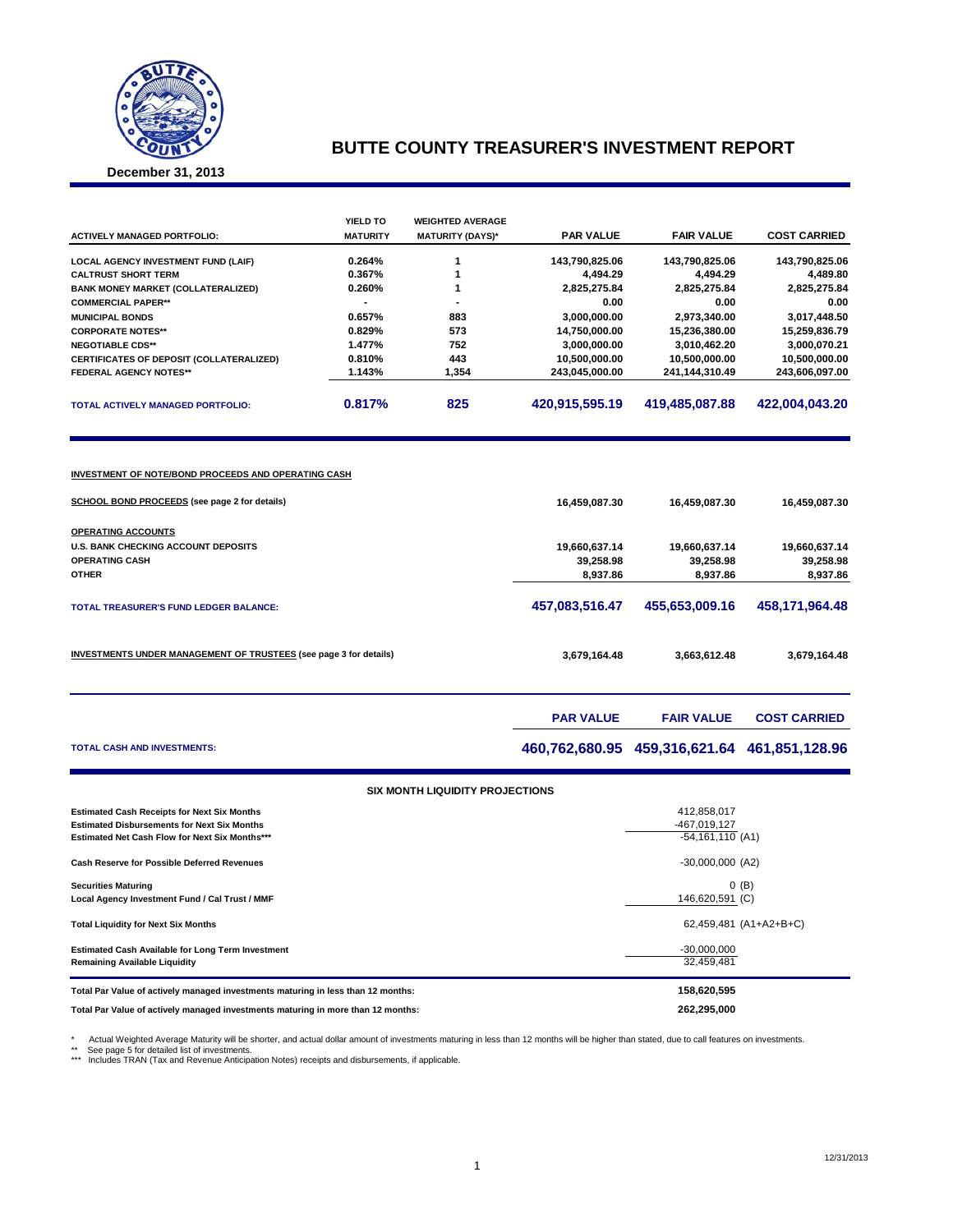## **BUTTE COUNTY TREASURER'S INVESTMENT REPORT INVESTMENT OF SCHOOL BOND PROCEEDS December 31, 2013**

| <b>BOND/NOTE DESCRIPTION</b>                       | <b>INVESTMENT</b><br><b>TYPE</b> | <b>MATURITY</b><br><b>DATE</b> | <b>DESCRIPTION</b> | <b>ANNUAL</b><br>YIELD* | <b>PAR</b><br><b>VALUE</b> | <b>FAIR</b><br><b>VALUE</b> | <b>COST</b><br><b>CARRIED</b> |
|----------------------------------------------------|----------------------------------|--------------------------------|--------------------|-------------------------|----------------------------|-----------------------------|-------------------------------|
| <b>BONDS - LOCAL AGENCY INVESTMENT FUND (LAIF)</b> |                                  |                                |                    |                         |                            |                             |                               |
| <b>Chico Unified School District Series B</b>      | LAIF                             |                                |                    | 0.264%                  | 1,627.41                   | 1,627.41                    | 1,627.41                      |
| Chico Unified Measure E Series A                   | LAIF                             |                                |                    | 0.264%                  | 14,319,284.79              | 14,319,284.79               | 14,319,284.79                 |
| Gridley Unified School District GO 2012            | LAIF                             |                                |                    | 0.264%                  | 2,138,175.10               | 2,138,175.10                | 2,138,175.10                  |
| <b>SUBTOTAL</b>                                    |                                  |                                |                    |                         | 16,459,087.30              | 16,459,087.30               | 16,459,087.30                 |
|                                                    |                                  |                                |                    |                         |                            |                             |                               |
|                                                    |                                  |                                |                    |                         | <b>PAR</b><br><b>VALUE</b> | <b>FAIR</b><br><b>VALUE</b> | <b>COST</b><br><b>CARRIED</b> |
| <b>GRAND TOTAL</b>                                 |                                  |                                |                    |                         | 16,459,087.30              | 16,459,087.30               | 16,459,087.30                 |

\* Yields quoted above are a snapshot per investment type. Actual yields earned on school bonds are calculated by the Treasurer's office and are a composite of investment earnings less Treasury costs.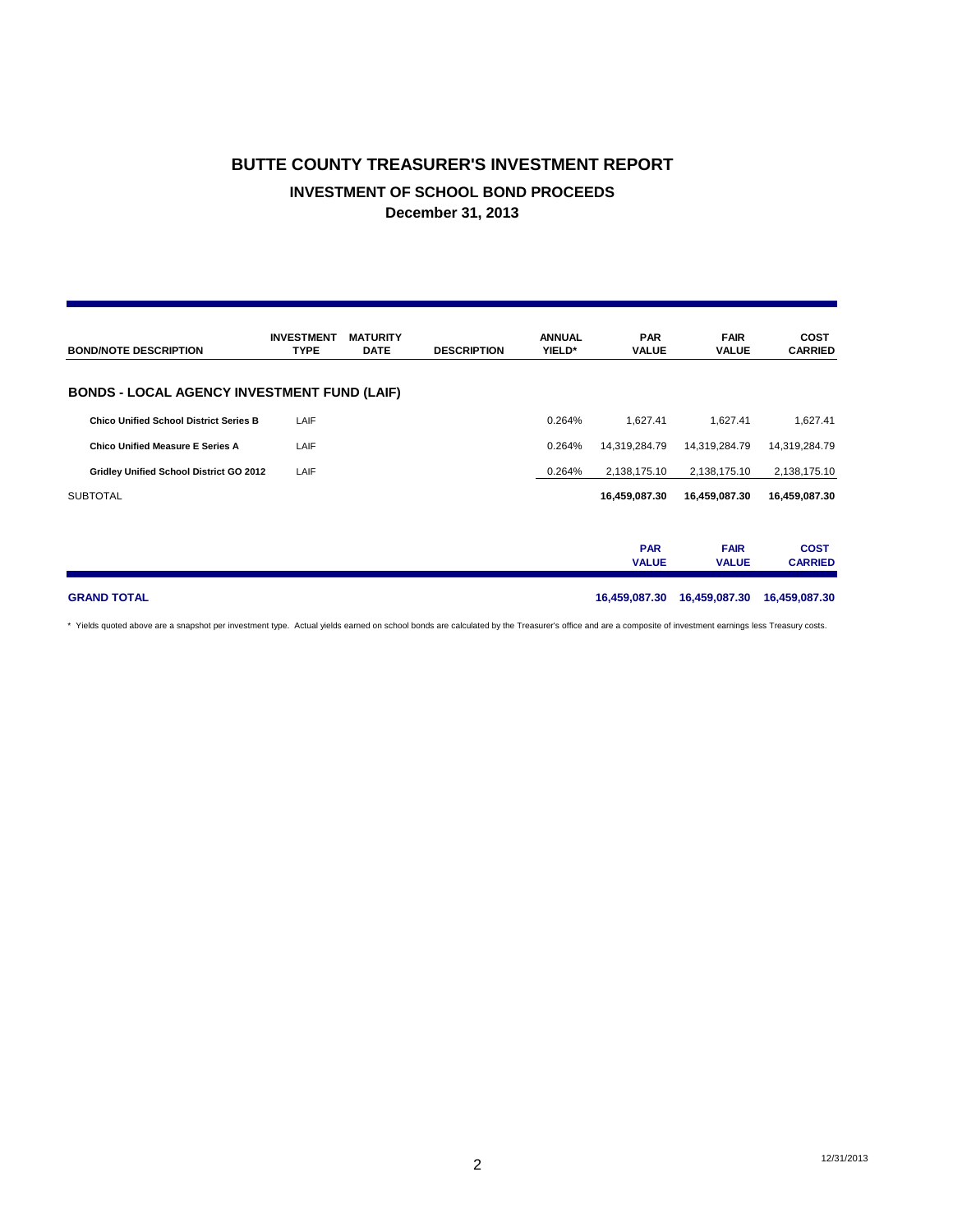## **BUTTE COUNTY TREASURER'S INVESTMENT REPORT INVESTMENTS UNDER MANAGEMENT OF TRUSTEES December 31, 2013**

|                                                                                     | <b>INVESTMENT</b>      | <b>MATURITY</b> |                                          | <b>ANNUAL</b> | <b>PAR</b>   | <b>FAIR</b>  | COST           |
|-------------------------------------------------------------------------------------|------------------------|-----------------|------------------------------------------|---------------|--------------|--------------|----------------|
| <b>TYPE</b><br><b>LOAN PROGRAM</b><br><b>DATE</b>                                   |                        |                 | <b>DESCRIPTION</b>                       | <b>YIELD</b>  | <b>VALUE</b> | VALUE        | <b>CARRIED</b> |
|                                                                                     |                        |                 |                                          |               |              |              |                |
| <b>2003 REFUNDING COP</b>                                                           |                        |                 |                                          |               |              |              |                |
| <b>U.S. BANK, TRUSTEE</b>                                                           |                        |                 |                                          |               |              |              |                |
| Expense Fund #XXXX6106                                                              | Money Market           |                 | Obligations Fund CI D CUSIP<br>31846V708 | 0.020%        | 6,992.82     | 6,992.82     | 6,992.82       |
|                                                                                     |                        |                 | Obligations Fund CI D CUSIP              |               |              |              |                |
| Reserve Fund #XXXX6101                                                              | Money Market           |                 | 31846V708<br>First American Prime        | 0.020%        | 436,110.41   | 436,110.41   | 436,110.41     |
| Lease Payment #XXXX6100                                                             | Money Market           |                 | Obligations Fund CI D CUSIP              | 0.020%        | 6,992.82     | 6,992.82     | 6,992.82       |
| <b>SUBTOTAL</b>                                                                     |                        |                 |                                          |               | 450,096.05   | 450,096.05   | 450,096.05     |
|                                                                                     |                        |                 |                                          |               |              |              |                |
| <b>2004 PENSION OBLIGATION BONDS</b>                                                |                        |                 |                                          |               |              |              |                |
| <b>WELLS FARGO BANK, TRUSTEE</b>                                                    |                        |                 |                                          |               |              |              |                |
| Series A Bond Fund #XXXX1106                                                        | Money Market           |                 | <b>HERITAGE MM #3106</b>                 | 0.010%        | 900,555.41   | 900,555.41   | 900,555.41     |
| Int. Rate Stabilization Fund #XXXX1109                                              | Money Market           |                 | HERITAGE MM #3106                        | 0.010%        | 1,004.80     | 1,004.80     | 1,004.80       |
|                                                                                     | Pooled Agency Funds    |                 | Local Agency Investment Fund             | 0.264%        | 1,625.63     | 1,625.63     | 1,625.63       |
| Series B Interest Fund #XXXX1301                                                    | Money Market           |                 | HERITAGE MM #3106                        | 0.010%        | 854,085.45   | 854,085.45   | 854,085.45     |
| <b>SUBTOTAL</b>                                                                     |                        |                 |                                          |               | 1,757,271.29 | 1,757,271.29 | 1,757,271.29   |
| <b>2004 WORKERS' COMPENSATION</b><br><b>York Risk Services Group</b>                |                        |                 |                                          |               |              |              |                |
| - Claim Administrators                                                              |                        |                 |                                          |               |              |              |                |
| Umpqua Bank #XXXXX2601                                                              | <b>Commercial Bank</b> |                 | <b>Business Checking</b>                 | NA            | 94,515.69    | 94,515.69    | 94,515.69      |
| <b>SUBTOTAL</b>                                                                     |                        |                 |                                          |               | 94.515.69    | 94.515.69    | 94.515.69      |
| 2006 COP - NEAL ROAD RECYCLING & WASTE FACILITY<br><b>WELLS FARGO BANK, TRUSTEE</b> |                        |                 |                                          |               |              |              |                |
| Certificate Reserve Fund #XXXX0800                                                  | Money Market           |                 | Gov MMF Service Fund #743                | 0.010%        | 8,500.43     | 8,500.43     | 8.500.43       |
|                                                                                     | US Treas/Agency        | 8/07/2017       | FHLMC #3134G3ZR4                         | 1.000%        | 1,200,000.00 | 1,184,448.00 | 1,200,000.00   |
| Base Rental Payment Fund #XXXX0801                                                  | <b>Money Market</b>    |                 | Gov MMF Service Fund #743                | 0.010%        | 161,549.70   | 161,549.70   | 161,549.70     |
| Expense Fund #XXXX0802                                                              | Money Market           |                 | Gov MMF Service Fund #743                | 0.010%        | 7,231.32     | 7,231.32     | 7,231.32       |
| <b>SUBTOTAL</b>                                                                     |                        |                 |                                          |               | 1,377,281.45 | 1,361,729.45 | 1,377,281.45   |
|                                                                                     |                        |                 |                                          |               | <b>PAR</b>   | <b>FAIR</b>  | <b>COST</b>    |
|                                                                                     |                        |                 |                                          |               | <b>VALUE</b> | <b>VALUE</b> | <b>CARRIED</b> |
| <b>GRAND TOTAL</b>                                                                  |                        |                 |                                          |               | 3,679,164.48 | 3,663,612.48 | 3,679,164.48   |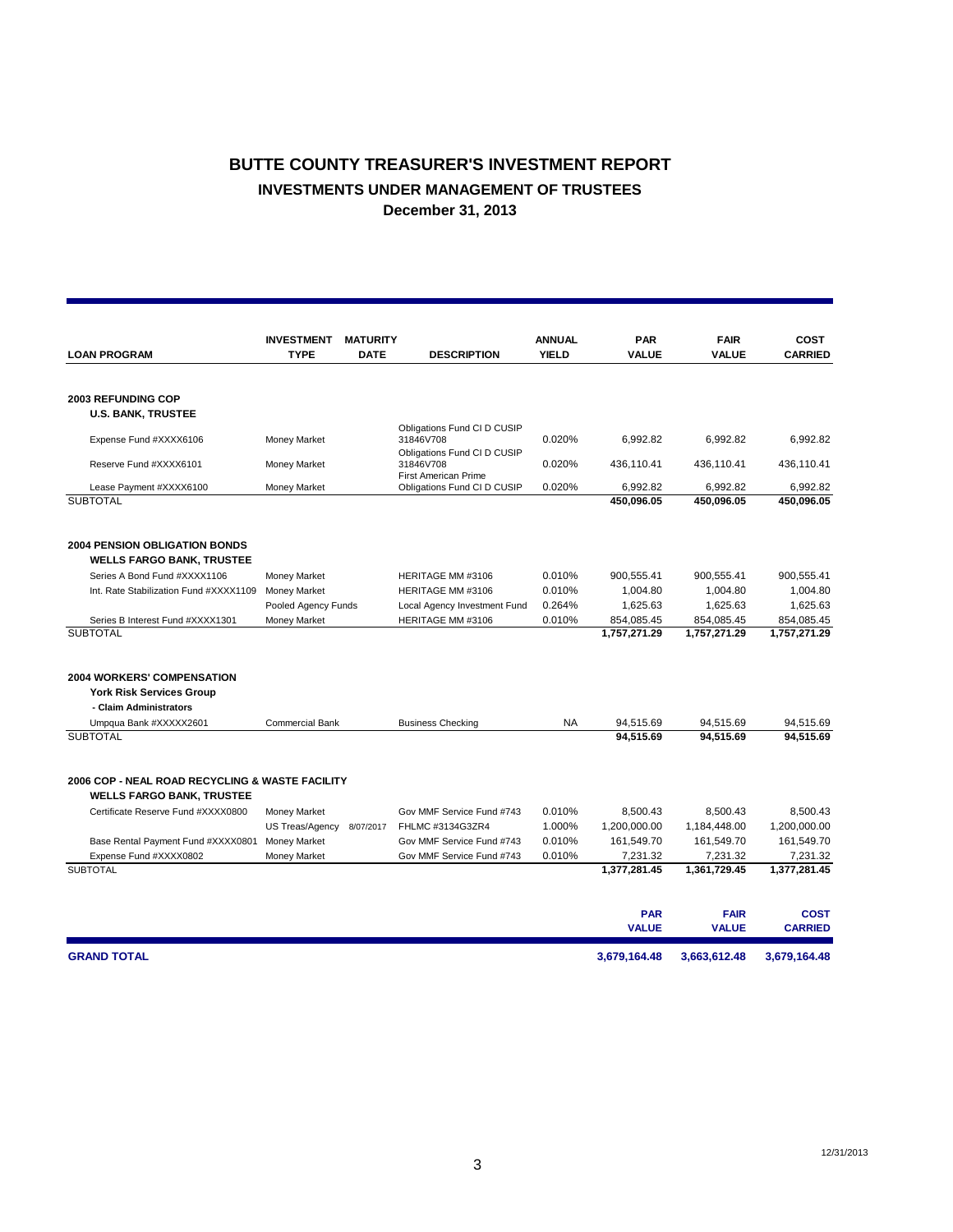#### **BUTTE COUNTY TREASURER'S INVESTMENT REPORT**

**ACTIVELY MANAGED PORTFOLIO "AT-A-GLANCE"**

**December 31, 2013**



**Butte County Pooled Treasury Portfolio Balance\*\* Net of Tax and Revenue Anticipation Notes (TRAN) and Bond Proceeds** \$450,000,000 \$425,000,000 2003 2012 \$400,000,000 2011 \$375,000,000 2010 \$350,000,000 2009 2008 \$325,000,000 2007 \$300,000,000 2006  $\times$ 2005 \$275,000,000 2004 \$250,000,000 2003 \$225,000,000 \$200,000,000 JAN FEB MAR APR MAY JUN JUL AUG SEP OCT NOV DEC

**\*\* This chart does not include deposits from TRAN, Bond Proceeds, or Investments under Management of Trustees.**

 **It is intended to demonstrate cash flow trends and establish a baseline for the portfolio, enabling medium term investments.**